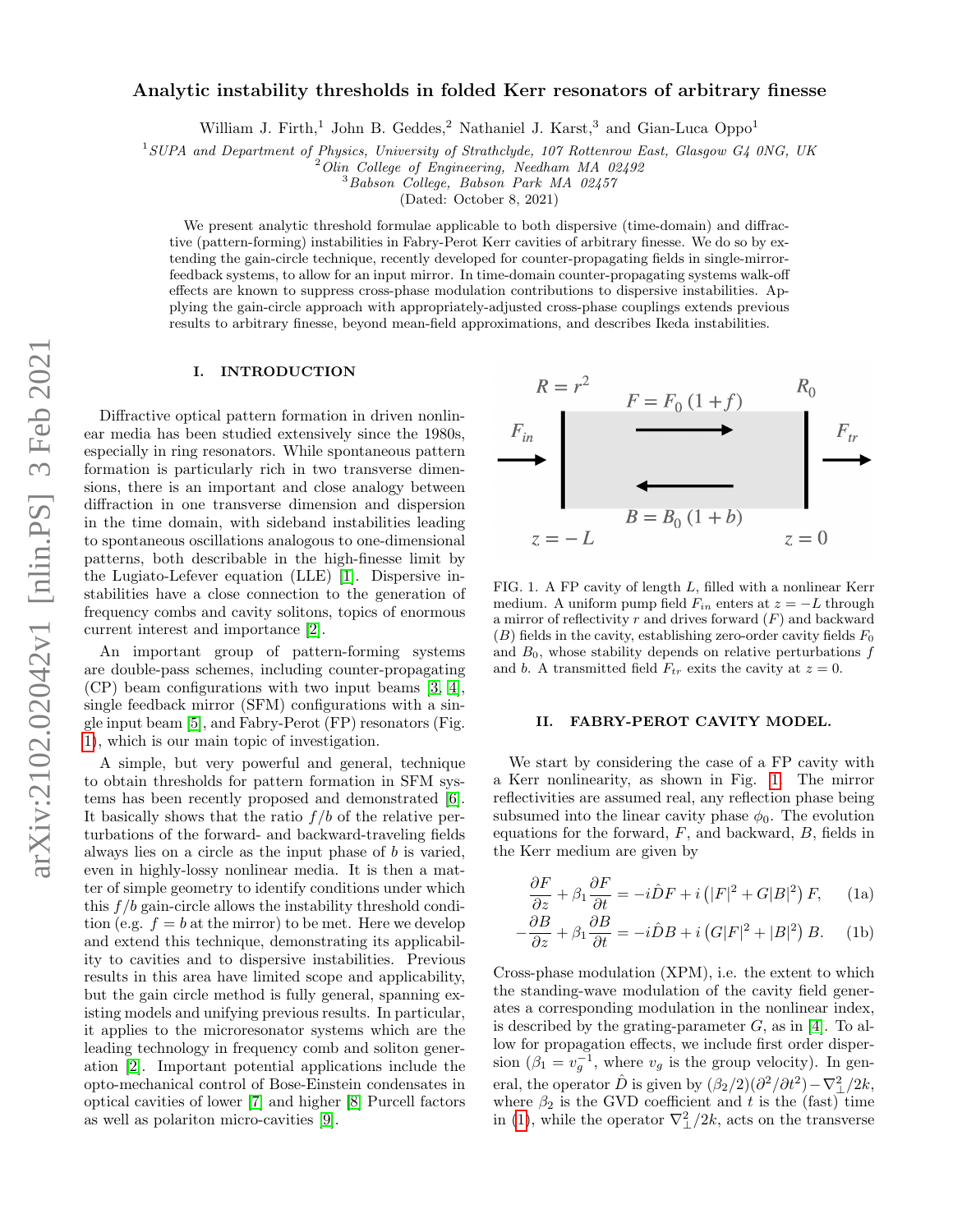coordinate(s) with  $k$  being the light wavenumber. The governing equations are supplemented with the appropriate boundary conditions at the left  $(z = -L)$  and right  $(z=0)$  mirrors

<span id="page-1-0"></span>
$$
F(-L) = \sqrt{1 - r^2} F_{in} + r e^{i\phi_0} B(-L), \qquad (2a)
$$

$$
B(0) = \sqrt{R_0}F(0),\tag{2b}
$$

where  $F_{in}$  is the input field,  $r^2$  and  $R_0$  are the reflectivities of the input and back mirrors. Solving [\(1\)](#page-0-1) subject to [\(2\)](#page-1-0) at zero order, with  $F = F_0(z)$ ,  $B = B_0(z)$ , we find that both  $|F_0|^2 = I$  and  $|B_0|^2 = R_0I$  are conserved through the medium, resulting in:

<span id="page-1-2"></span>
$$
F_0(-L) = \sqrt{1 - r^2} F_{in} + r \sqrt{R_0} e^{i(\phi_0 + \phi_{nl})} F_0(-L)
$$
 (3)

The nonlinear phase  $\phi_{nl} = (1 + R_0)(1 + G)IL$ .

We examine the stability of the homogeneous zeroorder solution by linearizing  $(1)-(2)$  $(1)-(2)$  $(1)-(2)$ , and seeking a nontrivial first order solution. Using the ansatz  $F = F_0(1 +$  $f(z, t)$ , with a similar form for B, we obtain the linearized evolution equations,

<span id="page-1-1"></span>
$$
\frac{\partial f}{\partial z} + \beta_1 L \frac{\partial f}{\partial t} = -i\theta f + iIL \left( f + f^* + GR_0(b + b^*) \right),\tag{4}
$$
\n
$$
\frac{\partial b}{\partial z} + \beta_1 L \frac{\partial b}{\partial t} = -i\theta f + iIL \left( G(f, t, f^*) + P_0 \left( f + f^* \right) \right)
$$

$$
-\frac{\partial b}{\partial z} + \beta_1 L \frac{\partial b}{\partial t} = -i\theta b + iIL \left( G(f + f^*) + R_0(b + b^*) \right),
$$

where we have scaled  $z$  by  $L$ . Although the evolution equations [\(4\)](#page-1-1) are general, the dimensionless parameter  $\theta$ depends on what type of instability we are considering. For example, dispersive instabilities with frequency  $\pm \Omega$ give  $\theta = -\beta_2 \Omega^2 L/2$ . Physically,  $\theta$  is then a dimensionless measure of the dispersive phase mismatch between the sidebands and the zero-order field over distance L.

These propagation equations are essentially identical to those in the CP analysis of [\[4\]](#page-4-3), which suggests a unified approach to all configurations of Kerr media. We emphasize that [\(4\)](#page-1-1) are local equations, holding throughout any dispersive or diffractive Kerr medium independent of any particular boundary conditions.

The boundary conditions for  $(f, b)$  follow from linearization of [\(2\)](#page-1-0) and use of the zero-order solution [\(3\)](#page-1-2):

<span id="page-1-3"></span>
$$
f(-1) = re^{i(\phi_0 + \phi_{nl})}b(-1), \qquad f(0) = b(0) \qquad (5)
$$

The usual nonlinear and dispersion length scales can be recognized in [\(4\)](#page-1-1), but also a third length scale  $|\beta_1 \Omega|^{-1}$ , the walk-off length [\[10\]](#page-4-9). It reflects the fact that the CP field encountered in a round trip of the cavity is up to a round-trip ahead or behind in time.

For any finite  $\Omega$ , the XPM cross-coupling of the CP fields will suffer a phase-mismatch on walk-off length scale. This complicates the analysis of the dispersive case, and so it will be convenient to postpone detailed discussion until we have solved the diffractive problem. We will now use the gain-circle technique to develop analytic solutions for the diffractive case, and will then show that the dispersive problem can be well approximated within the same framework.

### III. GAIN-CIRCLE MODEL FOR DIFFRACTIVE INSTABILITY

The walk-off problem does not arise for pure transverse instabilities, which are zero-frequency. The perturbation equations [\(4\)](#page-1-1) then simplify, because we can ignore the time derivative terms. With  $\hat{D}$  as a purely diffraction operator,  $\theta = K^2 L/2k$  now characterizes the transverse wavevector K. Physically  $\theta$  corresponds to the diffractive phase shift between the sidebands and the zero-order field over the length  $L$  of the cavity, analogous to the dispersive case.

After dropping the time-derivatives, the resulting propagation equations can be solved exactly and have been extensively analyzed in relation to CP and SFM pattern formation, but not for two-mirror (resonator) problems. In SFM problems there is no input perturbation and so  $f(0) = 0$ , meaning that  $f/b$  is a measure of gain. The "gain"  $f/b$  at the mirror traces out a circle as the phase of  $b$  at the input plane is varied  $[6]$ . We now extend this "gain circle" approach to the solution of the FP problem, which requires cavity boundary conditions. Step by step calculations are presented in the Appendix.

Threshold formulae for any such problem can be found with the gain circle method. Starting from one mirror, with the phase of b arbitrary, we integrate the propagation equations and determine the parameters of the gain circle at the other mirror. An instability occurs if any point on the gain circle satisfies the boundary condition there. This procedure works for any Kerr cavity, and can also cater for losses and other complications (see [\[6\]](#page-4-5) and Appendix), using numerical methods in general. Here we concentrate on the particular case  $R_0 = 1$  of the FP cavity in Fig. [1.](#page-0-0) As we will show, it also allows exact solution, giving analytic threshold formulae. While both directions of integration lead to the same analytic formula, backward integration is neater, and so we present that approach here.

Dropping the time derivatives in [\(4\)](#page-1-1), and setting  $R_0 = 1, b = -f^*$  and  $b = f^*$  are self-consistent special "modes". Labelling them  $f_1, f_2$  respectively, we find:

$$
\frac{d^2f_n}{dz^2} = -\psi_n^2 f_n, \ n = 1, 2 \tag{6a}
$$

$$
\psi_n^2 = \theta \left( \theta - 2 \left( 1 + (-)^n G \right) I L \right). \tag{6b}
$$

The key parameters  $\psi_1, \psi_2$  are precisely the parameters defined in the stability analysis of the diffractive CP problem for a Kerr medium [\[4\]](#page-4-3). Because the  $\psi_n^2$ are real,  $f_n^*$  obeys the same differential equation, enabling construction of two linearly independent solutions of the system [\(4\)](#page-1-1), and hence of gain circles. The boundary conditions at the  $z = 0$  mirror is  $f = b$ , but the phase of  $f$  and  $b$  is not fixed, and we can match on to modes 1 and 2 with the choices  $f_1(0) = b_1(0) = i$  and  $f_2(0) = b_2(0) = 1$ . Solving, we readily obtain for the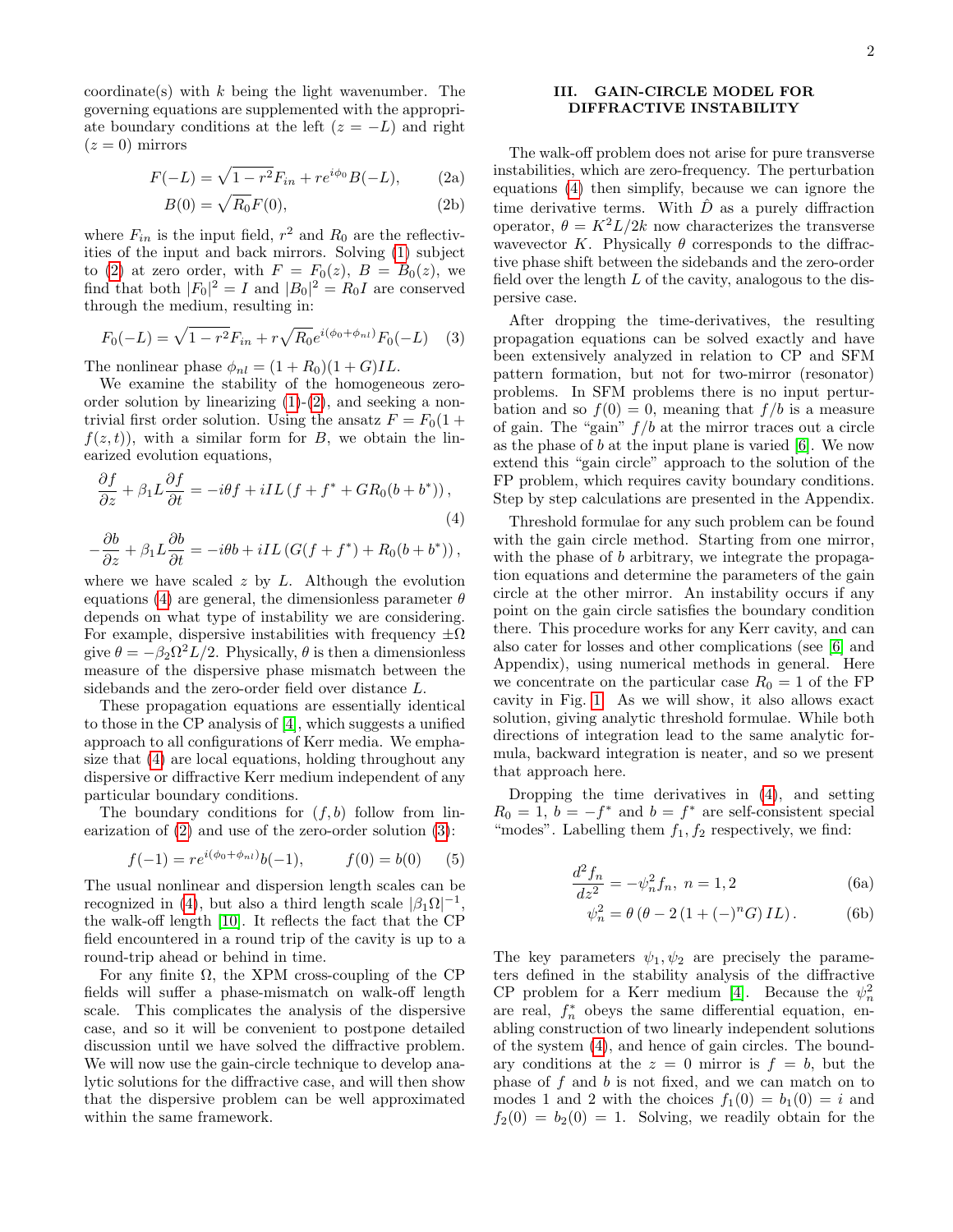

<span id="page-2-3"></span>FIG. 2. Unit circle (thick) centred on the origin of the complex plane. A gain circle (dashed) intersects the unit circle at points  $(g_1, g_2)$  given by [\(7\)](#page-2-0). The centre  $C_g$  and radius  $R_g$ of the gain circle are given by [\(8\)](#page-2-1) for a FP Kerr cavity. Intersection of the gain circle and any "loss circle" of radius  $r$ ,  $1 > r > r_{crit}$  enables threshold condition [\(9\)](#page-2-2) to be satisfied for two different values of  $\phi$  at that reflectivity r. At  $r = r_{crit}$ the gain and loss circles touch, marking the limit of instability.  $(\theta, IL) = (0.4, 0.1).$ 

resultant gains  $g_n = f_n(-1)/b_n(-1)$ :

$$
g_1 = \frac{\cos\psi_1 + i\theta \sin\psi_1/\psi_1}{\cos\psi_1 - i\theta \sin\psi_1/\psi_1} = e^{i\phi_1},\tag{7a}
$$

$$
g_2 = \frac{\cos\psi_2 + i\psi_2 \sin\psi_2/\theta}{\cos\psi_2 - i\psi_2 \sin\psi_2/\theta} = e^{i\phi_2}.
$$
 (7b)

The real and imaginary terms are explicit in [\(7\)](#page-2-0), because all expressions are even in  $\psi_n$ , and so are real. Because both modes obey  $|f| = |b|$  by definition,  $|g_n| = 1$  and so the  $\phi_n$  are real. As in [\[6\]](#page-4-5),  $g_1$  and  $g_2$  define a gain circle. Its radius  $R_g$  and centre  $C_g$  are given by

<span id="page-2-1"></span>
$$
R_g = \left| \frac{e^{i\phi_1} - e^{i\phi_2}}{e^{i\phi_1} + e^{i\phi_2}} \right|, \qquad C_g = \frac{2}{e^{-i\phi_1} + e^{-i\phi_2}}.
$$
 (8)

Note that  $C_g$  is outside the unit circle (unless  $g_1 = g_2$ , when  $R_q = 0$ ). Since both  $g_1$  and  $g_2$  lie on the unit circle, the gain-circle arc between them lies inside the unit circle, and so can pass through the point  $g = re^{i\phi}$ , fulfilling the boundary condition [\(5\)](#page-1-3). Fig. [2](#page-2-3) illustrates the geometry of the gain circle intersecting the unit circle and smaller "loss-circles" of various radii r.

At instability threshold the distance from  $re^{i\phi}$  to the centre of the gain circle must equal its radius  $R_q$ . Imposing this condition leads to the desired formula:

<span id="page-2-2"></span>
$$
\frac{1+r^2}{2r} = Re(C_g e^{-i\phi})\tag{9}
$$

This threshold formula is our key result. It holds for all values of r and  $\phi$  and matches all previous special case analyses. It is also valid for all values of the XPM parameter  $G$  [\[11\]](#page-4-10), and thus [\(9\)](#page-2-2) holds for Kerr liquids, or indeed any Kerr-like material, as well as for dielectrics where  $G = 2$ .

For a given input reflectivity r, cavity phase  $\phi_0$ , and input intensity  $I_{in}$ , IL is known from the zero-order solution, and so [\(9\)](#page-2-2) is effectively an analytic formula from which the threshold values of  $\theta$ , and hence the transverse wavevector  $K$ , can be calculated. There are no solutions unless the gain circle intersects a circle of radius r centred on the origin. The marginal case is when the latter circle touches the gain circle, see Fig. [2.](#page-2-3) This happens at a critical reflectivity  $r_{crit}$  and total phase  $\phi_{crit}$ , which from simple geometry equals  $(\phi_1 + \phi_2)/2$ . Then [\(9\)](#page-2-2) simplifies considerably, and one obtains

<span id="page-2-4"></span>
$$
\frac{1 + r_{crit}^2}{2r_{crit}} = \frac{1}{|\cos((\phi_1 - \phi_2)/2)|} \tag{10}
$$

The special case  $\theta = 0$ , which corresponds to a planewave instability, generates the well-known criterion for vertical slope in the plot of  $IL$  vs  $I_{in}$  and the instability usually termed optical bistability (OB). In that limit, the analytic formula [\(9\)](#page-2-2) yields:

<span id="page-2-6"></span>
$$
\frac{1+r^2}{2r} = \cos(\phi_0 + \phi_{nl}) - \phi_{nl}\sin(\phi_0 + \phi_{nl})
$$
 (11)

<span id="page-2-0"></span>This is the OB formula for arbitrary finesse. It reduces to a mean-field LLE-like formula when  $1 - r = \delta$  and the phases are small. Allowing  $\theta$  to be finite, but also small, we obtain the mean-field approximation to [\(9\)](#page-2-2):

<span id="page-2-5"></span>
$$
(\phi - 2\theta)(\phi - 2\psi_2^2/\theta) + \delta^2 = 0.
$$
 (12)

Only if  $\phi$  lies between  $2\theta$  and  $2\psi_2^2/\theta$  can this real equation have real roots. It is quadratic in any of the underlying parameters  $(IL, \phi_0, \theta)$ . The transition from zero to two real roots of the equation can be identified with contact, and then intersection, between the gain and loss circles.

Far from the mean-field limit, i.e. for  $r \to 0$ , [\(9\)](#page-2-2) remains valid provided the radius  $R_q$  of the gain circle diverges. Taking appropriate limits leads to the SFM threshold condition for Kerr media:

$$
\cos\psi_1\cos\psi_2 + \left(\frac{\psi_2}{\psi_1}\right)\sin\psi_1\sin\psi_2 = 0. \quad (13)
$$

This formula matches the results of [\[6\]](#page-4-5) for an SFM system with no free-space section  $(D = 0)$ . It is actually identical to the even instability mode of the mirrorless CP instability [\[4\]](#page-4-3), for which  $f = b$  (in our notation) holds in the centre of the medium. This points the way to further generalizations of our present analysis.

## IV. GAIN-CIRCLE MODEL FOR DISPERSIVE INSTABILITY

A fuller discussion of the transverse problem would divert us from our other topic, which is dispersive instabilities. The gain circle method relies on  $(f, b)$  being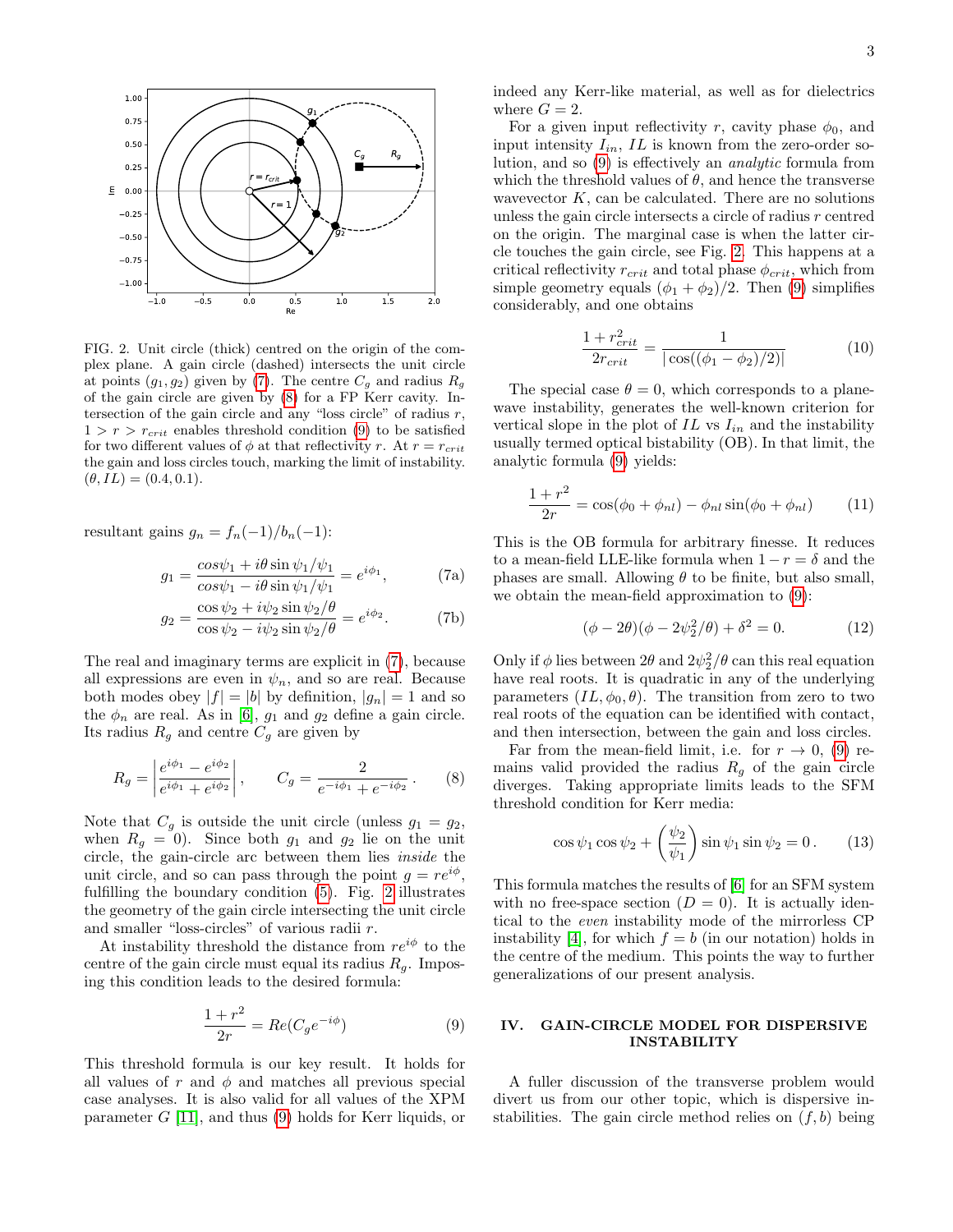dependent on z alone. For an oscillatory instability with frequencies  $\pm \Omega$ , retarded time transformations on f and b easily eliminate the time-derivatives from [\(4\)](#page-1-1), but at the expense of introducing explicit time dependence into the  $XPM$  terms (those prefixed by  $G$ ). This is a manifestation of the walk-off associated with counter-propagation that was mentioned earlier.

Close enough to zero GVD ( $\beta_2 \sim 0$ ) the walk-off length dominates, enabling [\(4\)](#page-1-1) to be solved exactly. Firth analyzed this case for a number of resonator problems in [\[12\]](#page-4-11) with particular emphasis on our present configuration of a Kerr FP with  $R_0 = 1$ . He found threshold conditions for optical bistability (OB) and for side-mode (P1) and period-doubling (P2) instabilities of Ikeda type [\[13,](#page-4-12) [14\]](#page-4-13). Only P2 could occur on the positive-slope branches of the characteristic. The P1 thresholds occurred exclusively on the unstable negative-slope steady-state branches, because the walk-off effect reduces the effective nonlinearity compared to (zero-frequency) OB. Yu et al [\[10,](#page-4-9) [15\]](#page-4-14) recovered and confirmed these results as a special case of a very general (and rather complex) analysis.

It is clear that walk-off means that the XPM contribution of the perturbations in [\(4\)](#page-1-1) will be weakened. Indeed Yu et al [\[10\]](#page-4-9) find that XPM is essentially negligible whenever the external mirrors provide the dominant coupling between the forward and backward intensities. This will usually be the case in a FP resonator.

This suggests setting  $G = 0$  in [\(4\)](#page-1-1), thereby eliminating  $XPM$  in these equations. Then the  $f$  and  $b$  equations decouple, and the  $\beta_1$  terms can be removed from each by (separate) phase transformations. We can thus apply the same gain circle technique as for the transverse problem, but now with  $\psi_1 = \psi_2 = \psi$ , where  $\psi^2 = \theta(\theta - 2IL)$ . This degeneracy does not make [\(7\)](#page-2-0) trivial, and all the gain circle considerations still apply for  $G = 0$ , as do the threshold formulae [\(9\)](#page-2-2), [\(10\)](#page-2-4), [\(12\)](#page-2-5). However, because there is no walk-off at zero-order we retain  $G = 2$  in the nonlinear phase shift  $\phi_{nl}$ , which enters the boundary conditions [\(5\)](#page-1-3) and the OB equation [\(11\)](#page-2-6).

Recently Cole et al [\[16\]](#page-4-15) presented a mean-field model of LLE type for a dispersive Kerr FP, aimed at ultra-finesse microresonator systems. As with the LLE, both losses and pumping are distributed. The major difference from the ring cavity LLE is that there is an additional Kerrlike term proportional to the cavity-averaged intensity. This is directly comparable to equation (6) of Ref. [\[12\]](#page-4-11) where the cavity-averaged term explicitly describes XPM due to counter-propagation.

We can directly compare the mean-field threshold formula of Ref. [\[16\]](#page-4-15) with our expression [\(12\)](#page-2-5) by setting  $G = 0$  in  $\psi_2$  (only). There is perfect agreement, once the parameters of the two models are matched up using the vertical-slope condition [\(11\)](#page-2-6). For zero GVD we note that all finite-frequency instabilities occur on the negative-slope branch, as for the non-Ikeda instabilities in Ref. [\[12\]](#page-4-11). It follows that the sideband instabilities observed in the model of Ref. [\[16\]](#page-4-15) are entirely due to finite  $\beta_2$ , as is clear from the fact that the frequency formulae of [\[16\]](#page-4-15) diverge as GVD approaches zero.

This adapted gain-circle model is not limited to high finesse or mean-field approximations. Used in [\(9\)](#page-2-2) it leads to a general dispersive instability formula

<span id="page-3-0"></span>
$$
\cos\phi\cos 2\psi - 2(IL - \theta)\sin\phi\sin 2\psi = (-1)^n \frac{1+r^2}{2r}.
$$
\n(14)

This generalizes the results of [\[12\]](#page-4-11) to finite GVD: for zero GVD,  $\theta = 0$  and both  $\cos(2\psi)$  and  $\sin(c(2\psi))$  go to unity, recovering Firth's results.

The factor  $(-1)^n$  multiplying the right side arises because the boundary conditions require only that instabilities occur at frequencies which obey  $\Omega t_R = n\pi$  with n being an integer and  $t_R$  the cavity round-trip time. For  $n$  even, [\(14\)](#page-3-0) extends LLE-type sideband instability expressions beyond the mean-field limit. For n odd, there is no mean-field limit to [\(14\)](#page-3-0), because at least one of the parameters must be  $O(1)$  to allow the left side to match its right side, which is  $\lt -1$ . This is consistent with the physical picture of the Ikeda instability, in which two adjacent cavity modes are driven by a pump field half-way between them, leading to a  $2t_R$  oscillation. These Ikeda instabilities are present on the positive slope branch of the characteristic, but because the driving is anti-resonant, the input field  $F_{in}$  must be much larger than for mean-field instabilities.

### V. CONCLUSION

In summary, we have, by adapting and extending a recently developed gain circle technique, obtained analytic dispersive and diffractive instability threshold formulae for Kerr Fabry-Perot cavities. We have thereby unified and greatly extended the results of four decades of research into counter-propagating fields in Kerr media. In the diffractive case, our gain circle approach is valid from arbitrarily-high finesse all the way to arbitrarilylow, or even zero, finesse. In the last limit our model correctly reproduces SFM instability threshold formulae. In the dispersive case we neglected walk-off, and obtained a dispersive instability threshold formula which holds for any practical Fabry-Perot cavity. Our formula agrees with recent results in the LLE limit, while generalizing them to arbitrary finesse, and also allows consideration of Ikeda instabilities. Because the gain-circle method is both general and well-suited to numerical implementations, it should prove widely applicable for the determination of key instabilities, leading to nonlinear modes and solitons, in photonics and quantum technology devices based on optical resonators.

#### VI. APPENDIX

The linearized governing equations (4) of the main text constitute a boundary-value problem after the time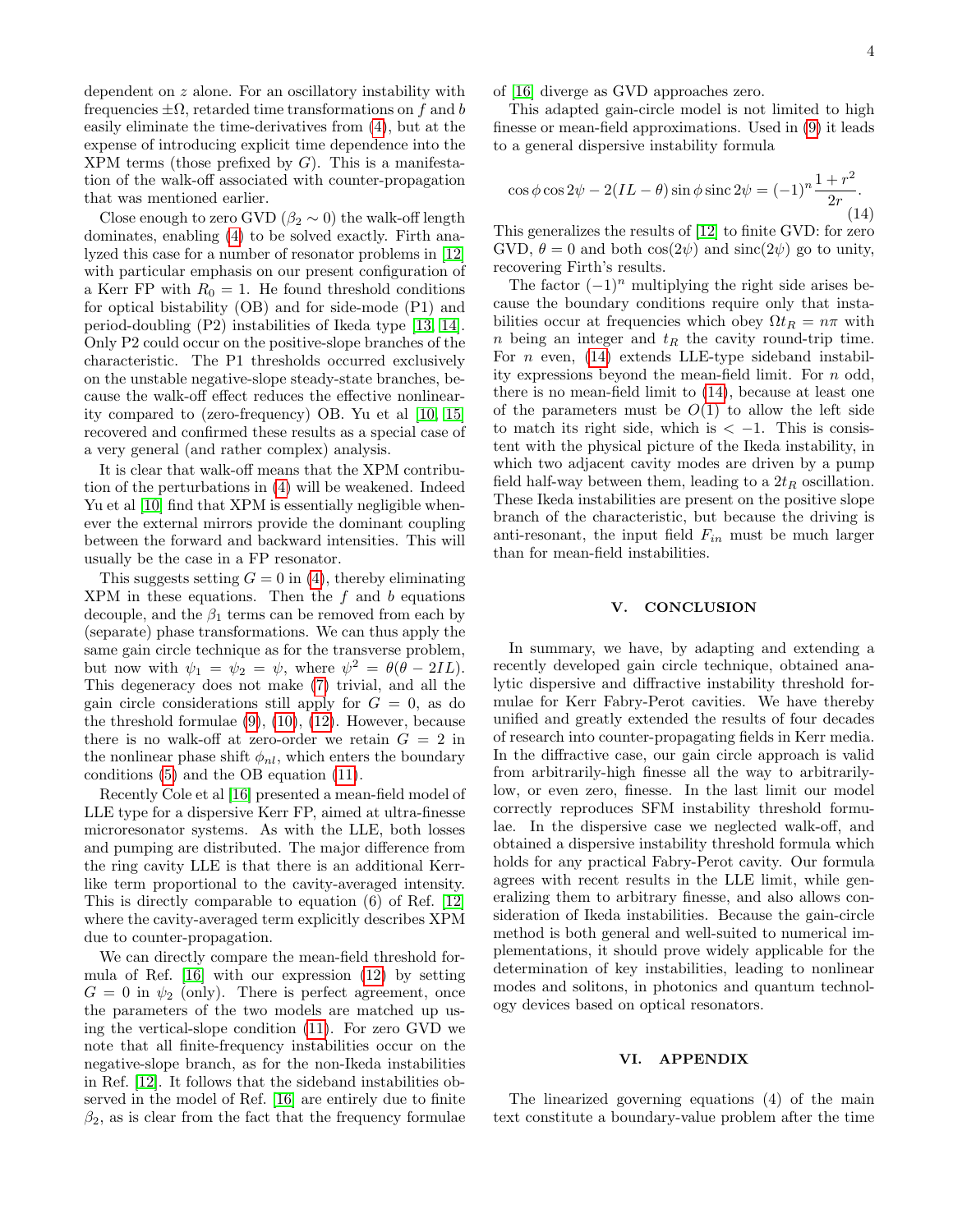derivative has been resolved in either the diffractive or dispersive case. The two-point boundary conditions (5) in the main text suggest a solution based on the principle of superposition, and we choose two linearly-independent solutions,  $(f_1(z), b_1(z))$  and  $(f_2(z), b_2(z))$ , that satisfy the boundary condition at  $z = 0$ . The cavity boundary conditions (5) of the main text mean that there is only one free parameter in the initial conditions, and so the general solution of the perturbation equations (4) can be found as a linear superposition of any two linearly independent solutions. Since only numerical solutions may be available, construction of the locus of such output solutions is an effective method of finding a solution satisfying the other boundary condition, i.e. the locus of  $f(-L) = (1 - u)f_1(-L) + uf_2(-L)$  and  $b(-L) = (1 - u)b_1(-L) + ub_2(-L)$  on variation of the real parameter  $u \in [0, 1]$ . We recently showed (see [7] in the main text) that framing this problem in terms of the gain  $g = f/b$  leads to intuitive results since the gain at the mirror  $(z = -L)$  traces out circles in the complex plane as the parameter  $u$  is tuned.

To demonstrate the existence of the gain circles we note that a little algebra shows that  $q = f/b$  is given by a simple analytic formula in terms of  $g_1 = f_1/b_1$  and  $g_2 = f_2/b_2,$ 

<span id="page-4-16"></span>
$$
g(u) = g_2 + (g_1 - g_2)/(1 + W e^{i\phi_b}), \tag{15}
$$

where  $W = u(1 - u)^{-1} |(b_2/b_1)|$  is real, while  $\phi_b$  is the phase of  $b_2/b_1$ . All parameters in [\(15\)](#page-4-16) are z dependent, but explicit z-dependencies have been suppressed here, for clarity.

All possible gain values as  $u$  is varied can thus be calculated from the variation of  $(1 + We^{i\phi_b})^{-1}$ . This locus turns out to be a circle in the complex plane, with center  $(1 - e^{2i\phi_b})^{-1}$  and radius  $|1 - e^{2i\phi_b}|^{-1}$ . Since a circle in the complex plane remains a circle when multiplied by any complex number and translated by any other, it follows that the locus of the gain function is also a circle, which we term the gain circle. Clearly  $g(u) = g_1, g_2$  for  $u = 0, 1$ , so both these values lie on the gain circle, as they must. The center  $C_g$  of the gain circle lies at  $g_2 + (g_1 - g_2)/(1 - e^{2i\phi_b})$ , while its radius  $R_g$  is  $|g_1 - g_2|/|1 - e^{2i\phi_b}|$ , which is a general result that applies to any gain-circle analysis.

In order to match the boundary conditions at  $z = -L$ we must set the gain  $g = re^{i\phi}$ , where r is the mirror reflectivity and  $\phi$  is the total cavity phase. It is therefore convenient to express the points on the gain circle with center  $C_g$  and radius  $R_g$  in terms of polar coordinates  $(r, \phi)$ ,

<span id="page-4-17"></span>
$$
r^{2} - 2rRe\left(C_{g}e^{-i\phi}\right) = R_{g}^{2} - |C_{g}|^{2}.
$$
 (16)

For this Fabry-Perot cavity problem, exact expressions for the center  $C_g$  and radius  $R_g$  of the gain circle can be determined

$$
Re(C_g) = \frac{\cos \psi_1 \cos \psi_2 - (\psi_2/\psi_1) \sin \psi_1 \sin \psi_2}{\cos \psi_1 \cos \psi_2 + (\psi_2/\psi_1) \sin \psi_1 \sin \psi_2},
$$
  
\n
$$
Im(C_g) = \frac{(\theta/\psi_1) \sin \psi_1 \cos \psi_2 + (\psi_2/\theta) \cos \psi_1 \sin \psi_2}{\cos \psi_1 \cos \psi_2 + (\psi_2/\psi_1) \sin \psi_1 \sin \psi_2},
$$
  
\n
$$
R_g^2 = |C_g|^2 - 1.
$$

The last of these equations eliminates  $R<sub>q</sub>$  from the general threshold formula [\(16\)](#page-4-17) above, leading to the simple and elegant form of (9) in the main text.

The real and imaginary parts of  $C<sub>g</sub>$  can be written in the alternative form

$$
Re(C_g) = \frac{1 - \psi_2^2 \tan \psi_1 \tan \psi_2}{1 + \psi_2^2 \tan \psi_1 \tan \psi_2},
$$
  
\n
$$
Im(C_g) = \frac{\theta \tan \psi_1 + (\psi_2^2/\theta) \tan \psi_2}{1 + \psi_2^2 \tan \psi_1 \tan \psi_2}
$$

.

where tanc  $x = \sin x/(x \cos x)$  is an even function of x with tanc(0) = 1. Using this form,  $C_g$  is clearly given to second order by  $C_g = 1 - 2\psi_2^2 + i(\theta + \psi_2^2/\theta)$ , which directly leads to mean-field threshold formula [\(12\)](#page-2-5). Note that  $\psi_2^2/\theta = \theta - 2(1+G)IL$ , and that dispersive instability is well approximated by setting  $G = 0$  in the above expressions for  $C_q$ .

- <span id="page-4-0"></span>[1] L. A. Lugiato and R. Lefever, Phys. Rev. Lett. 58, 2209 (1987).
- <span id="page-4-1"></span>[2] A. Pasquazi, M. Peccianti, L. Razzari, D. J. Moss, S. Coen, M. Erkintalo, Y. K. Chembo, T. Hansson, S. Wabnitz, P. Del'Haye, X. Xue, A. M. Weiner, R. Morandotti, Phys. Rep. 729, 1-81 (2018).
- <span id="page-4-2"></span>[3] G. Grynberg, J. Phys. III **3**, 1345 (1993).
- <span id="page-4-3"></span>[4] J. B. Geddes, R. A. Indik, J. V. Moloney, and W. J. Firth, Phys. Rev. A 50, 3471 (1994).
- <span id="page-4-4"></span>[5] W. J. Firth, J. Mod. Opt. 37, 151 (1990).
- <span id="page-4-5"></span>[6] W. J. Firth, I. Krešić, G. Labeyrie, A. Camara, and T. Ackemann, Phys. Rev. A 96, 053806 (2017).
- <span id="page-4-6"></span>[7] F. Brennecke, S. Ritter, T. Donner, and T. Esslinger, Science 322, 235-238 (2008).
- <span id="page-4-7"></span>[8] M. Wolke, J. Klinner, H. Keßler, and A. Hemmerich,

Science 337, 75-78 (2012).

- <span id="page-4-8"></span>[9] M. Sich, D. N. Krizhanovskii, M. S. Skolnick, A. V. Gorbach, R. Hartley, D. V. Skryabin, E. A. Cerda-Mendez, K. Biermann, R. Hey and P. V. Santos, Nature Photonics 6, 50 (2011).
- <span id="page-4-9"></span>[10] M. Yu, C. J. McKinstrie, and G. P. Agrawal, J. Opt. Soc. Am. B 15, 607 (1998).
- <span id="page-4-10"></span>[11] L. Hill, G.-L. Oppo, M. Woodley, and P. Del'Haye, Phys. Rev. A 101, 013823 (2020).
- <span id="page-4-11"></span>[12] W. J. Firth, Opt. Commun. **39**, 343 (1981).
- <span id="page-4-12"></span>[13] K. Ikeda, Opt. Comm. **30**, 257 (1979).
- <span id="page-4-13"></span>[14] M. Haelterman, Opt. Comm. **100**, 389 (1993).
- <span id="page-4-14"></span>[15] M. Yu, C. J. McKinstrie, and G. P. Agrawal, J. Opt. Soc. Am. B 15, 617 (1998).
- <span id="page-4-15"></span>[16] D. C. Cole, A. Gatti, S. B. Papp, F. Prati, and L. A. Lu-